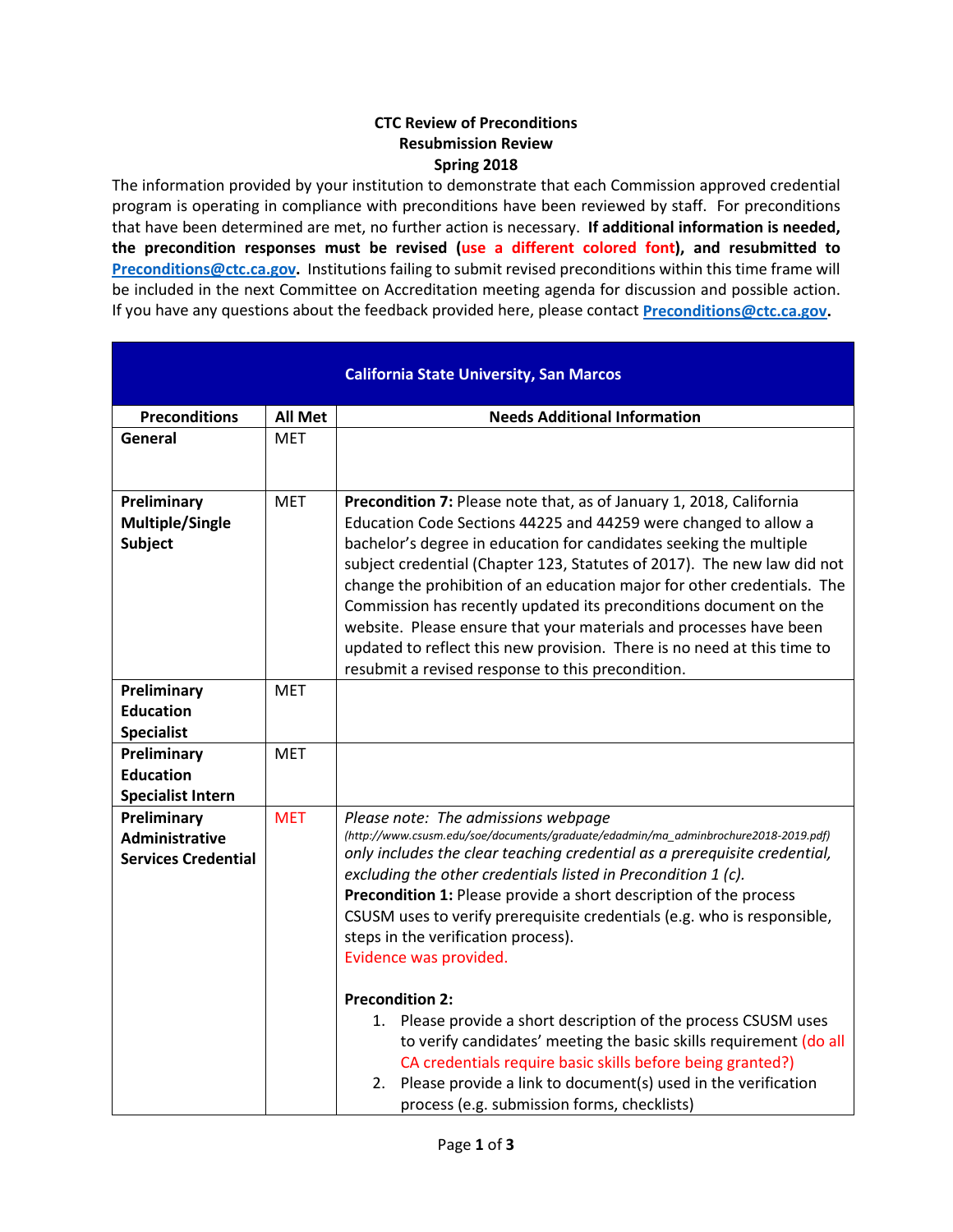|                                                                                        |                | <b>California State University, San Marcos</b>                                                                                                                                                                                                                                                                                                                                                                                                                                                                                                             |
|----------------------------------------------------------------------------------------|----------------|------------------------------------------------------------------------------------------------------------------------------------------------------------------------------------------------------------------------------------------------------------------------------------------------------------------------------------------------------------------------------------------------------------------------------------------------------------------------------------------------------------------------------------------------------------|
| <b>Preconditions</b>                                                                   | <b>All Met</b> | <b>Needs Additional Information</b>                                                                                                                                                                                                                                                                                                                                                                                                                                                                                                                        |
|                                                                                        |                | Evidence was provided.<br><b>Precondition 3:</b><br>1. There is a conflict in your documents. Your program narrative<br>says candidates must have three years of experience to be<br>admitted into the PASC program, but the linked document says<br>four.<br>2. Please provide a short description of the process CSUSM uses<br>to verify candidates' years of experience<br>3. Please provide a link to any documentation used by CSUSM to<br>verify and document candidate years of experience (e.g.<br>admissions checklist)<br>Evidence was provided. |
|                                                                                        |                | <b>Precondition 5:</b><br>1. Please provide a bit more detail on who is meant by the<br>"Program" so the process used is more clearly explained<br>Please provide links to documentation used for the verification of<br>candidates' job offers (e.g. CL-777)<br>Evidence was provided.                                                                                                                                                                                                                                                                    |
| Speech-Language<br><b>Pathology Services</b><br><b>Credential</b>                      | <b>MET</b>     |                                                                                                                                                                                                                                                                                                                                                                                                                                                                                                                                                            |
| <b>Bilingual</b><br><b>Authorization</b>                                               | <b>MET</b>     | <b>Preconditions 2: Provide how the program ensures that candidates who</b><br>did not complete or are simultaneously enrolled in a credential<br>program at CSUSM, who will CSUM ensure "add ons" are authorized to<br>teach English learners?<br>Evidence was provided.                                                                                                                                                                                                                                                                                  |
| <b>Reading and</b><br><b>Literacy Added</b><br>Authorization                           | <b>MET</b>     | <b>Precondition 4: Full-Time Teaching Experience</b><br>Assurance is provided that the credential analyst verifies the three<br>years of full-time teaching experience. Please submit evidence beyond<br>the narrative demonstrating how the institution verifies that candidates<br>have met the requirement (e.g., forms; process documentation).<br>Evidence was provided.                                                                                                                                                                              |
| <b>Reading and</b><br>Literacy<br>Leadership<br><b>Specialist</b><br><b>Credential</b> | <b>MET</b>     | <b>Precondition 4: Full-Time Teaching Experience</b><br>Assurance is provided that the credential analyst verifies the three<br>years of full-time teaching experience. Please submit evidence beyond<br>the narrative demonstrating how the institution verifies that candidates<br>have met the requirement (e.g., forms; process documentation).<br>Evidence was provided.                                                                                                                                                                              |